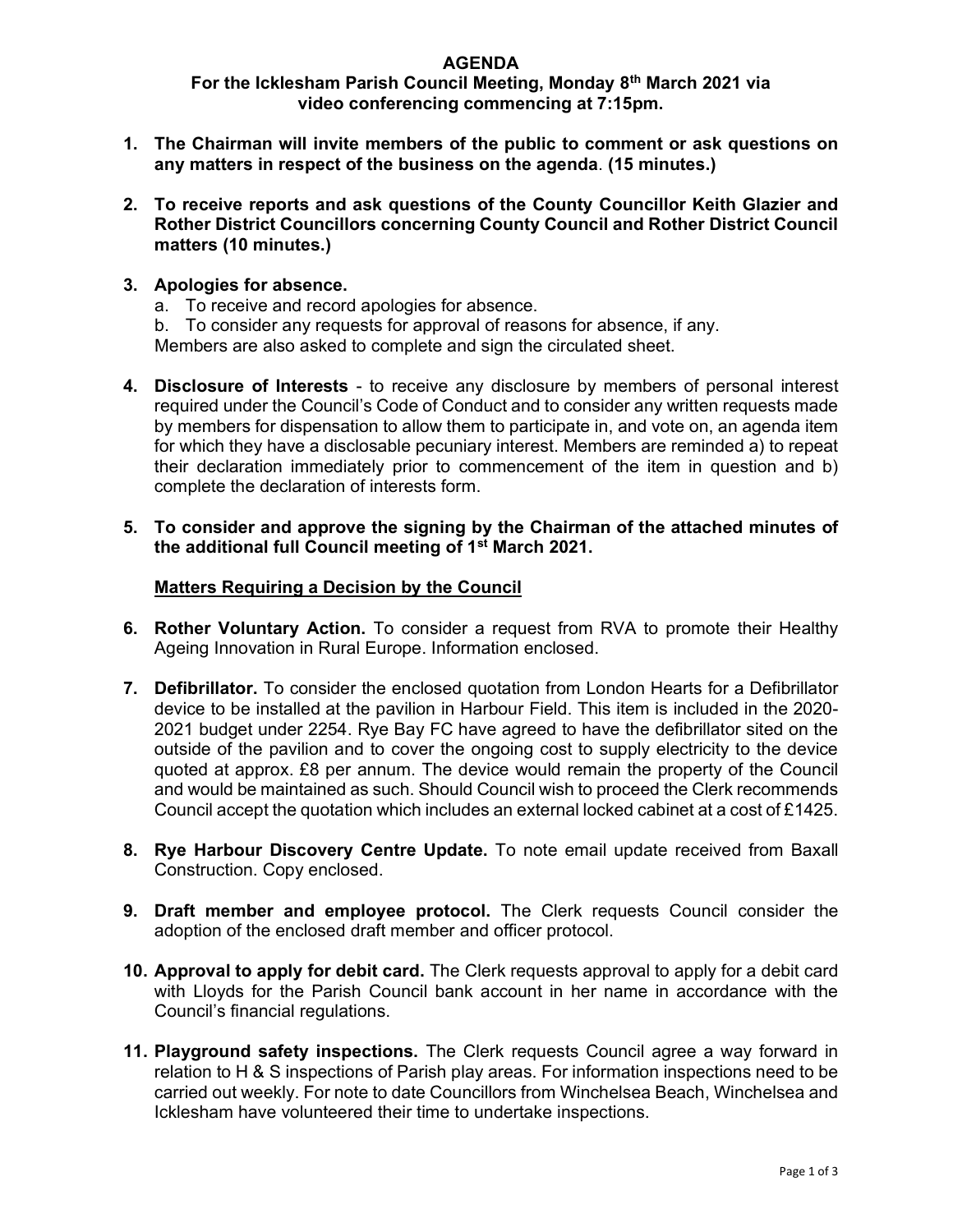- **12. Job evaluation.** To approve the recommendation from Staffing Committee on  $25<sup>th</sup>$ January 2021. Confidential minutes and quotations enclosed. The Clerk recommends acceptance of the lowest quotation (b). To note that there is currently no budget allocated for this potential spend and all staffing related nominals are committed. Council is therefore requested to agree how this will be funded if it is resolved to proceed. The current payment and receipt report indicates that this spend could be allocated to nominal 1231 - Legal Costs.
- 13. Rother Corporate Plan. The Clerk requests that Council consider the enclosed collated response to the invitation from Rother District Council to submit comments in relation to their Corporate Plan following submissions by Councillors.
- 14. Allotments. The Clerk requests Council agree whether to accept applications for plots from residents who are not on the electoral roll within Parish boundaries i.e. residents who reside part year in caravans, boats or holiday homes. To note the current wording of the Council's allotment tenancy agreement states "The tenancy may be terminated by the Council by service of one month's written notice on the tenant if: the tenant lives more than one mile outside Icklesham Parish. Council is requested to approve that any changes to conditions be incorporated into the current application form.
- 15. Icklesham Parish Community Land Trust. Council is asked to respond to an invitation from IPCLT to put forward a street name for the new housing development in Icklesham for consideration. Rother street naming policy included in supporting papers.
- 16. Icklesham Parish Council Website. The Clerk requests approval for the transfer from the existing website and hosting to the new website and hosting with Rother District Council with a go live date of 10<sup>th</sup> March 2021.
- 17. Mary Stanford Lifeboat House. Member report.
- 18. Winchelsea Recycling bins. In response to an enquiry to Rother District Council by the planning committee on the possibility of either removal or re-siting the recycling bins in Winchelsea, Rother has agreed look at arrangements to remove them, subject to the agreement of the Parish Council. Council to consider.
- 19. Hastings Athletic Football Club. To consider request by Hastings Athletic Football Club to hire the football pitch at Icklesham Recreation Ground for use by their Under 16's team on Saturdays and Sundays. See email enclosed.
- 20. Jubilee Field Entrance. To approve the recommendation from Open Spaces Committee meeting of 8th February 2021 (item 6) to proceed with the lowest quotation received for the legal review of the Deed Of Easement. Draft minutes and quotation enclosed.

To note response from Historic England that they will respond to the application for Scheduled Monument Consent within 42 days.

- 21. Continuation of virtual meetings. The Clerk notes that to date no update has been received from Government in relation to the temporary removal of the legal requirement for local authorities to hold public meetings in person. The current legislation is due to end on 7<sup>th</sup> May 2021. The Clerk recommends Council considers meetings are held in dual format with the options of both physical and remote attendance should the legislation not be extended.
- 22. Winchelsea Beach Sewage System. To note and for discussion the response from OFWAT and the acknowledge from Sally-Ann Hart MP. Copies enclosed.